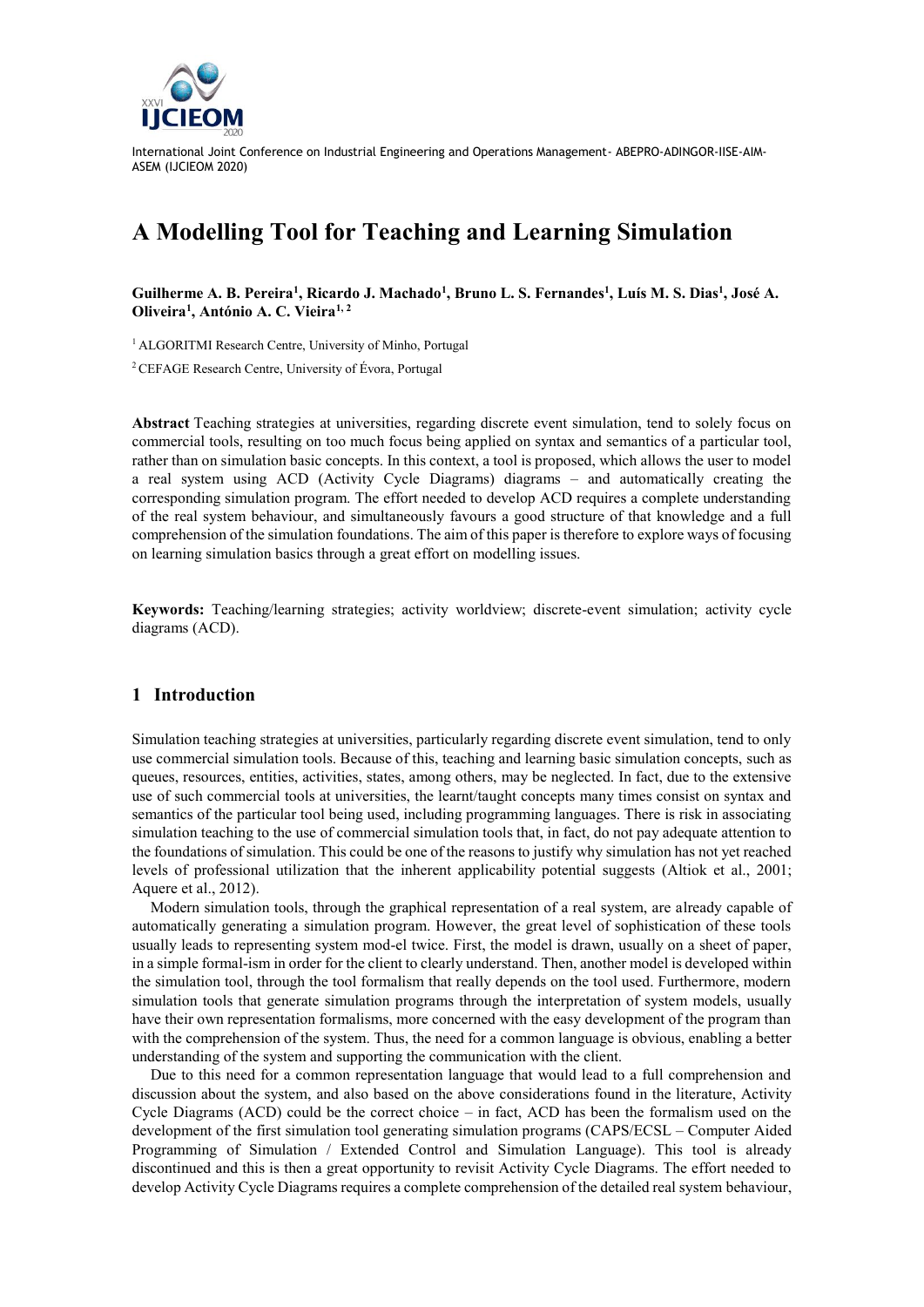

and simultaneously favours a good structure of that knowledge, however the utilization of a simulation language to the development of a simulation program would become easier, after a previous construction of an Activity Cycle Diagram, for the system under analysis. Its pictorial structure enables the correct comprehension of its logic and then facilitatesits communication and discussion (Freimer et al., 2004; Kang and Choi, 2011).

In this context, the aim of this paper is to present a tool that uses activity based models, interprets them, and executes it (Fernandes et al., 2014). This simulation tool would enable that the main simulation teaching focus would not be neither programming issues nor syntax or semantic aspects of the computer tool. Thus, this simulation tool would contribute to much better practices as far as simulation teaching/learning process is concerned and, therefore, would also be an important tool so as to new progress to the process of creating new simulation professional tools.

This document is structured as follows: the next section discusses the simulation tool proposed; the third presents a practical example, found on literature, which will be used in the proposed tool; and lastly, in the last section, conclusions of the con-ducted work will be presented, as well as some future work items that would be worth considering.

## **2 Proposed Strategy**

The tool is named VBS (Visual Basic for Simulation). Following the idea dis-cussed in Pereira et al. (2009) and Pereira et al. (2009), the relevancy of creating a simulation software tool capable of generating a simulation program is based on the following general principles/premises:

- 1. Activity world view definitely contributes to a better understanding of the foundations of simulation, i.e., the basic concepts of simulation;
- 2. VBS would emphasize the utilization of a visual approach to deal with the representation of the real problem through the activity paradigm;
- 3. VBS would literally enable the automatic generation of a simulation program (VBA program) thus with no programming effort at all.

In addition, this new tool, including both event and activity paradigms, tries to correspond to main conclusions discussed by Stahl and his co-authors (2000; 2003). The authors stress that, the following are characteristics for teaching/learning simulation tools, specially related to criteria for simulation software to be used in education: ease of learning, ease of input, ease of reading output, ease of doing replications and experiments, safe programming, efficiency, availability and advancement potential.

This tool, as in the previous works mentioned, would again use the well-known graphical editor Microsoft Visio for incorporating the Activity Cycle Diagrams, representing a system behavior. This task would be accomplished through the creation of Visio Shapes that would reflect the different actions involved in each system simulation entity identified. Thereafter, VBA (Visual Basic for Applications) would interact with Visio, interpreting the shapes and actions associated, as well as the sequence of shapes to be "executed". At the end, this means that the effort to run simulation experiments through this tool would be equivalent to building Activity Cycle Diagrams on a piece of paper. These tasks would be performed under a newly created add-in (VBS) within Microsoft Visio – see Figure 1.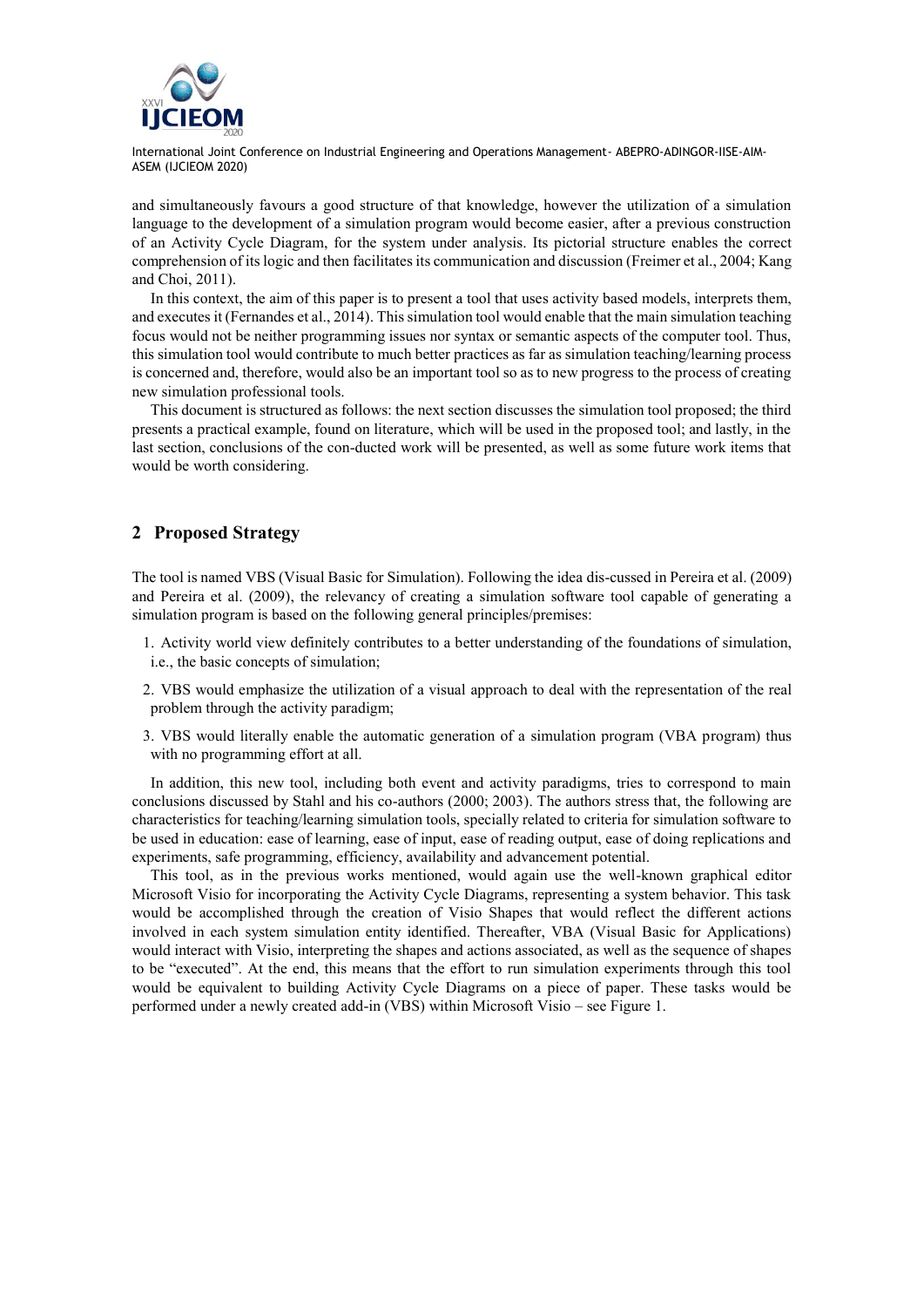

|      | $V  H $ $9 - 0$ $ z $                                                      |        |        |      |         |        |      |           |         | <b>Microsoft Visio</b> |
|------|----------------------------------------------------------------------------|--------|--------|------|---------|--------|------|-----------|---------|------------------------|
| File | Home                                                                       | Insert | Design | Data | Process | Review | View | Developer | Add-Ins |                        |
| ⅎ    | VBS - DCA +<br>New Simulation<br>Create/Edit Entity<br>Generate Global ACD |        |        |      |         |        |      |           |         |                        |
|      | Generate Simulation Code                                                   |        |        |      |         |        |      |           |         |                        |

**Fig. 1** New Microsoft Visio Add-In (Menu)

For this purpose, and according to the ideas presented above, the software tool would have to implement the actions for each entity. In fact, through this tool, an Activity Cycle Diagram for each entity will be created and a global Activity Cycle Diagram for the full system will be automatically generated. This global ACD will coordinate the simulation execution.

The software tool would then include a new Visio Stencil (Figure 2) with two new Visio Shapes – a Shape for defining Activities and a Shape for defining Queues.

| <b>Shapes</b>                 |       |
|-------------------------------|-------|
| More Shapes                   |       |
| Quick Shapes                  |       |
| <b>Activity Cycle Diagram</b> |       |
| <b>Activity Cycle Diagram</b> |       |
| 3000                          |       |
| Activity                      | Jueue |

**Fig. 2** New Microsoft Visio Stencil

To define an activity (see Figure 3), a Visio Shape was created, and it includes the parameters:

- Priority if two or more activities are ready to start, this defines a priority order
- Duration defines the duration of an activity, being deterministic or stochastic.

| Shape Data - Activity |                                                                                                              |   |
|-----------------------|--------------------------------------------------------------------------------------------------------------|---|
| Name                  | Setup                                                                                                        |   |
| Priority              | 0                                                                                                            |   |
| Duration              |                                                                                                              |   |
|                       | Exponential(Mean)<br>Normal(Mean, StdDev)<br>Poisson(Mean)<br>Triangular(Min, Mod, Max)<br>Uniform(Min, Max) | Ξ |
|                       | з                                                                                                            |   |

**Fig. 3** Parameters for Shape Activity

To define a queue (see Figure 4) a Visio Shape was created, and it includes the parameters:

• Type – defines the queue philosophy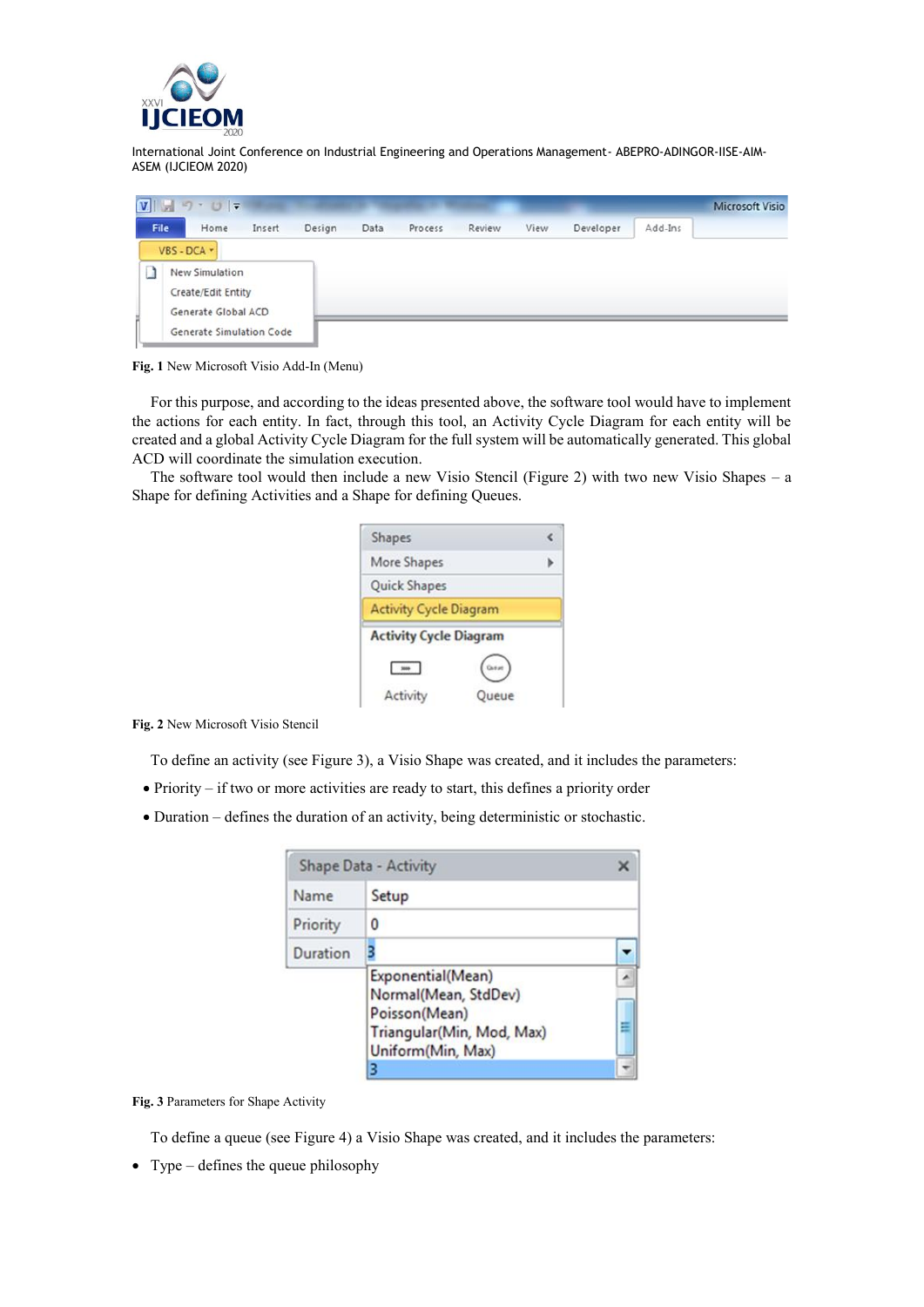

Quantity – defines the number of entities in the queue when simulation starts (initial conditions)

|          | Shape Data - Queue |
|----------|--------------------|
| Name     | Wait               |
| Type     | FIFO               |
| Quantity |                    |

#### **Fig. 4** Parameters for Shape Queue

The developed tool promotes the interaction between Visio shapes and VBA, which interprets each shape and corresponding parameters, interprets each Activity Cycle Diagram and generates a global Activity Cycle Diagram for the whole system, bearing in mind all interactions between each individual Activity Cycle Diagram corresponding to each type of system entities. At the end, a whole computer program is generated, which can be compiled and executed. Next section presents an application example, the corresponding interaction with the software tool.

#### **3. Example Case**

In this section, the example provided by Hutchinson (1975) will be considered. In it, three semiautomatic machines need the action of an operator to perform the machine setup and, therefore, the machine works autonomously. There is a unique operator working on the three machines and the challenge is to evaluate if this system does need another operator.

For this simple example, two entities will be considered – operator and machine (see Figure 5). Within Visio, there is a small wizard to define each necessary entity. The user can also define if the entity is external or internal – if the entity is external, the tool automatically creates a virtual ACD for a virtual entity called Door, representing the arrival process for that entity into the system, throughout the simulation.

| Length | 1000        |           |                          | Create |
|--------|-------------|-----------|--------------------------|--------|
|        | <b>Name</b> | External  |                          | Close  |
|        | Operator    | No        | $\overline{\phantom{0}}$ |        |
|        | Machine     | <b>No</b> |                          |        |
| $\ast$ |             | NO<br>Yes |                          |        |

**Fig. 5** VBS Wizzard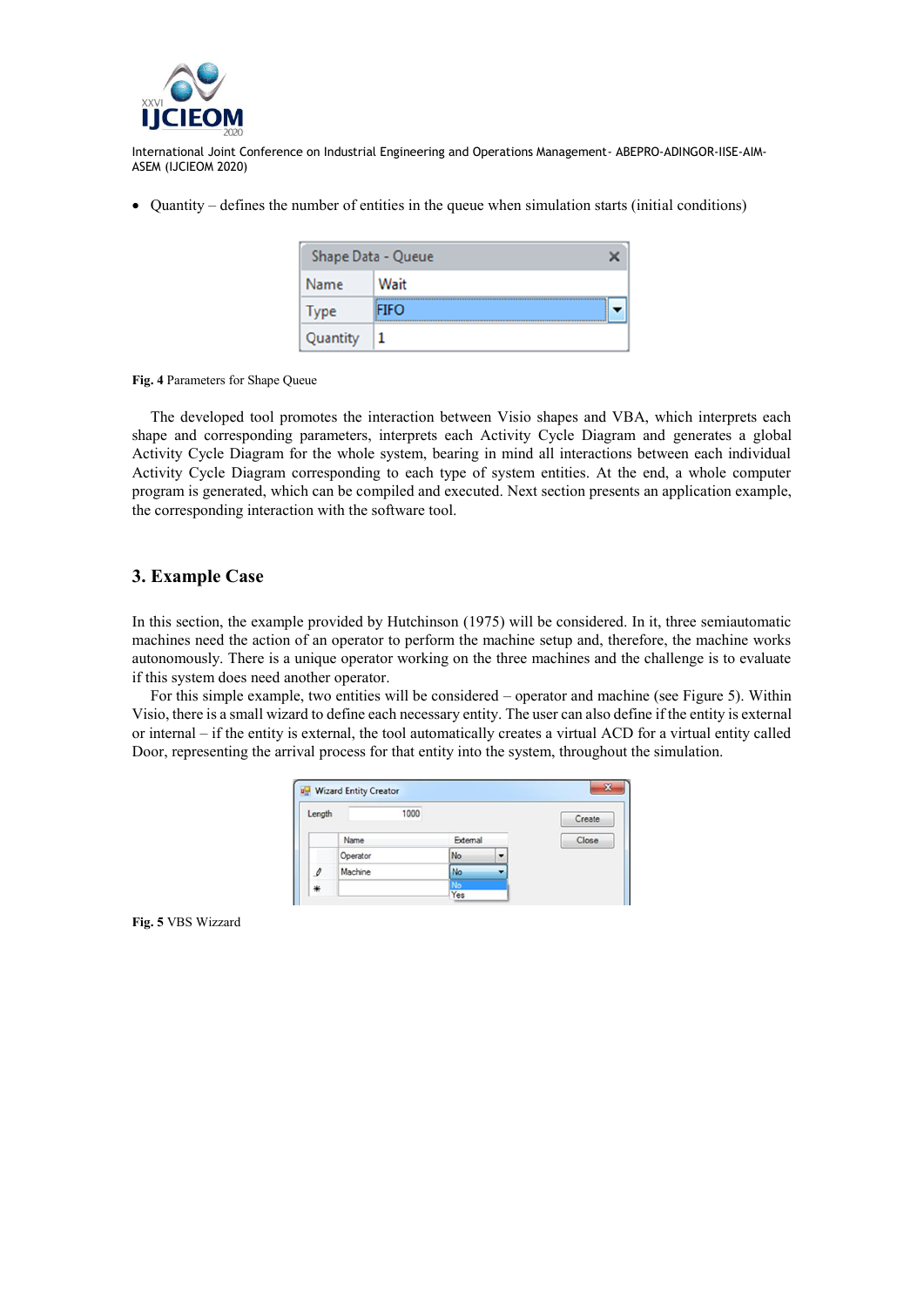



**Fig. 6** ACD for Entity Operator

Thereafter, in each of the Visio sheets that the tool has included in the model (one for each entity), the user needs to develop the Activity Cycle Diagram for each entity. Having performed these tasks, the user has to go back to the VBS menu and select the option Create Global ACD. Thus, the software tool presented, based on the activity world view, makes the VBS tool more robust – incorporating both opportunities to work under event and activity paradigms.

#### **4. Conclusions and Future Work**

Simulation teaching and learning strategies to university students have not been focusing on the comprehension of simulation basics. In fact, instead, of this, they have been concentrating on syntax and semantics of the simulation tools used. In this context, the aim of this paper was to tackle this gap, by presenting a tool that is capable of: interpreting an Activity Cycle Diagrams (ACD), which represents the sys-tem to be modelled and run experiments.

In fact, authors do believe the use of this tool in a preparatory phase of a simulation course could be essential for the students to comprehend the fundamental concepts of simulation, thus students could be much better prepared to better engage in a commercial software tool and being able to get the most out of the tool. The foundations of simulation are in fact crucial for the students to develop consistent simulation models regardless of the complexity of the real problem they would face. The tool presented in this paper, based on simple activity cycle diagram concepts, could definitely contribute to a better understanding of modelling and simulation – thus making students appreciate simulation through the teaching-learning process.

As future developments for this simulation tool, the authors think that an animation interface, together with a customized output on relevant statistical performance indicators would be appropriate. At the end of this task, any activity-based simulation model constructed through this tool will integrate with animation capabilities and will produce, at the end of each simulation replication, the adequate statistical performance indicators. This could be an important step forward in this teaching/learning simulation tool. Another topic for future development is concerned with the assessment of this teaching strategy in engineering courses. In this regard, evaluation methods could be employed in order to assess the performance of students of engineering courses with and without the hereby-proposed tool.